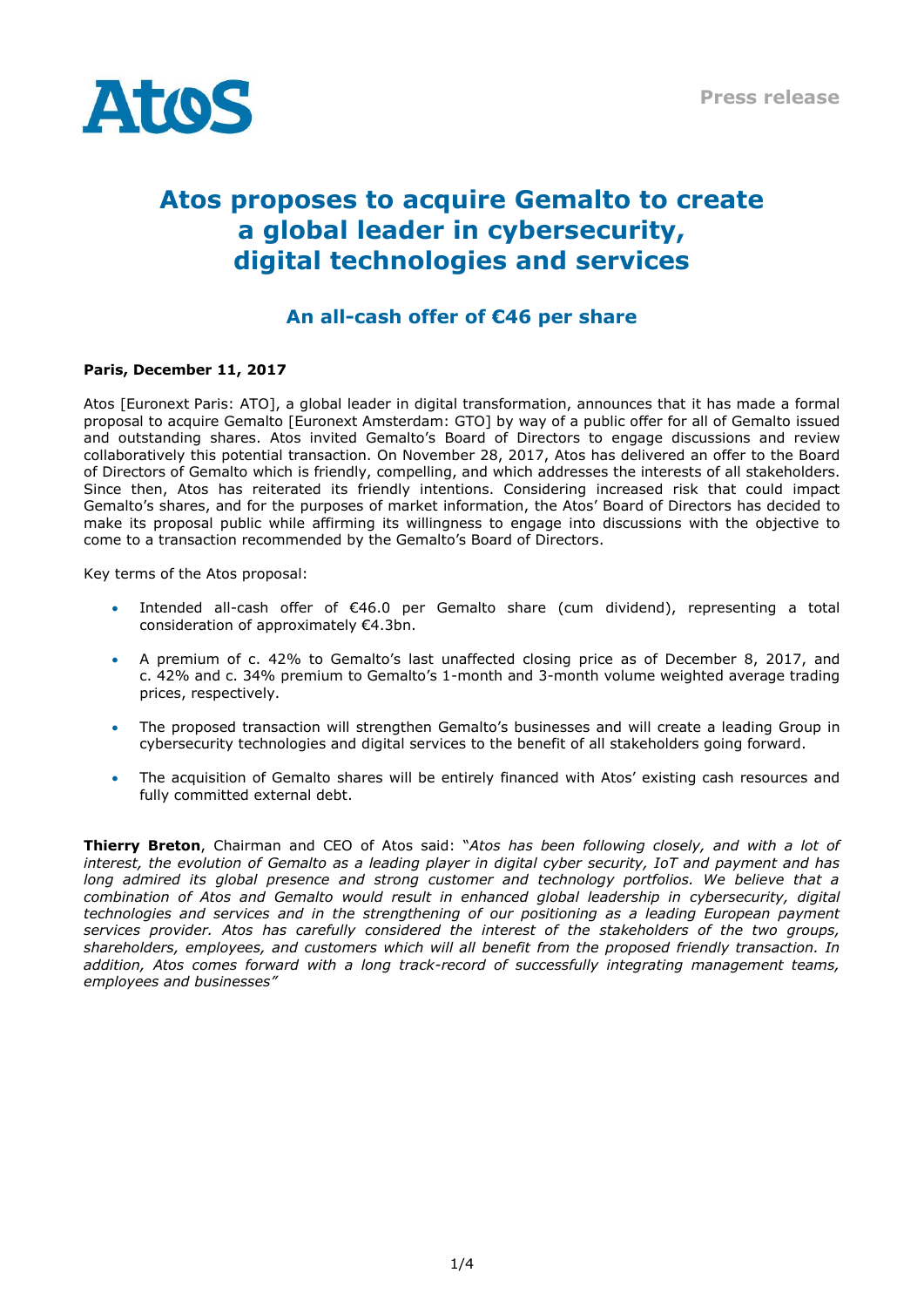

# **A powerful industrial combination in three high-growth markets**

Strategically, the combination of Atos and Gemalto will lead to enhanced global leadership in cybersecurity and digital technologies and services, with highly complementary offerings, technologies, and commercial footprint:

- Reinforced capabilities in digital cyber technologies and services and homeland security: the combination will lead to the creation of a worldwide leader with total revenue amounting to c. €1.5bn. Gemalto's offerings in identity and access management, data encryption and crypto management strongly complement Atos' capabilities in Artificial Intelligence (AI), Big Data, High Performance Computers, and cloud orchestration.
- Enhanced capabilities in IoT/M2M by leveraging Atos' Codex data analytics and AI, deep industry knowledge and long-standing customer relationships, with c. €1bn in combined revenue.
- Consolidation of the Group position as a leading end-to-end European payment services provider: as a global leader with approximately €1bn in revenues in 2016, Gemalto has gained unique and deep expertise in payment solutions. The synergies between Worldline, Gemalto, and Atos businesses will benefit from end-to-end capabilities across the value chain and many substantial geographic, technology and services complementarities.

The combination will reinforce the two groups in Europe as well as in the United States of America, first market for the two companies and where the new group will be a key player in term of investments and jobs creation.

#### **Strong fit in the interest of both Atos and Gemalto stakeholders**

Atos and Gemalto have long shared a common DNA, which is expected to serve as a strong foundation for bringing the two companies together. Both groups have a long-standing heritage of technological and scientific excellence. Both are client-centric organizations, relentlessly focusing on customer needs and satisfaction. Atos and Gemalto both put enormous emphasis on attracting, developing and retaining the very best talent, in an increasingly competitive and global environment. Finally, Atos and Gemalto share a long-standing experience in cybersecurity for its clients in both private and public sectors.

Atos has demonstrated in the past its integration capabilities, in particular with the successful integration of the 33,000 employees of the Siemens Information Systems, the 9,300 employees of Bull and the 9,600 employees of Xerox ITO, transactions which have been beneficial to all stakeholders involved. The integration methodology of Atos will notably entail – with due respect to the social dialogue framework of both companies – to:

- Immediately and fully mobilize the employee base of the two groups in order to sustain the continuity of operations and develop a shared strategic vision in key markets that Gemalto is operating in;
- Welcome Gemalto's employees as soon as the proposed transaction is completed and foster a joint culture of technological and scientific excellence, teamwork, and shared pride in being part of a strengthened global group ideally positioned to face future market challenges;
- Open up new opportunities for Gemalto's employees by allowing them to participate fully in the various programs of the Atos Group.

It is key for Atos to retain Gemalto's talents within the combined group. With the cooperation of Gemalto's management, Atos is very confident in its ability to implement a smooth and successful integration of Gemalto's employees. By way of background, Atos hires more than 10,000 engineers annually, and has obtained multiple awards as a great place to work across countries. Atos will obviously respect all the existing employment terms of the employees of Gemalto.

Regarding Gemalto's clients, Atos believes the combination will greatly enhance the breadth and depth of existing commercial relationships. Clients will obviously benefit from continued and relentless focus on their needs, but also from a broader set of capabilities contributed by Atos (e.g. holistic approach in digital security, deep industry expertise in IoT/M2M, positioning across the full payments value chain, new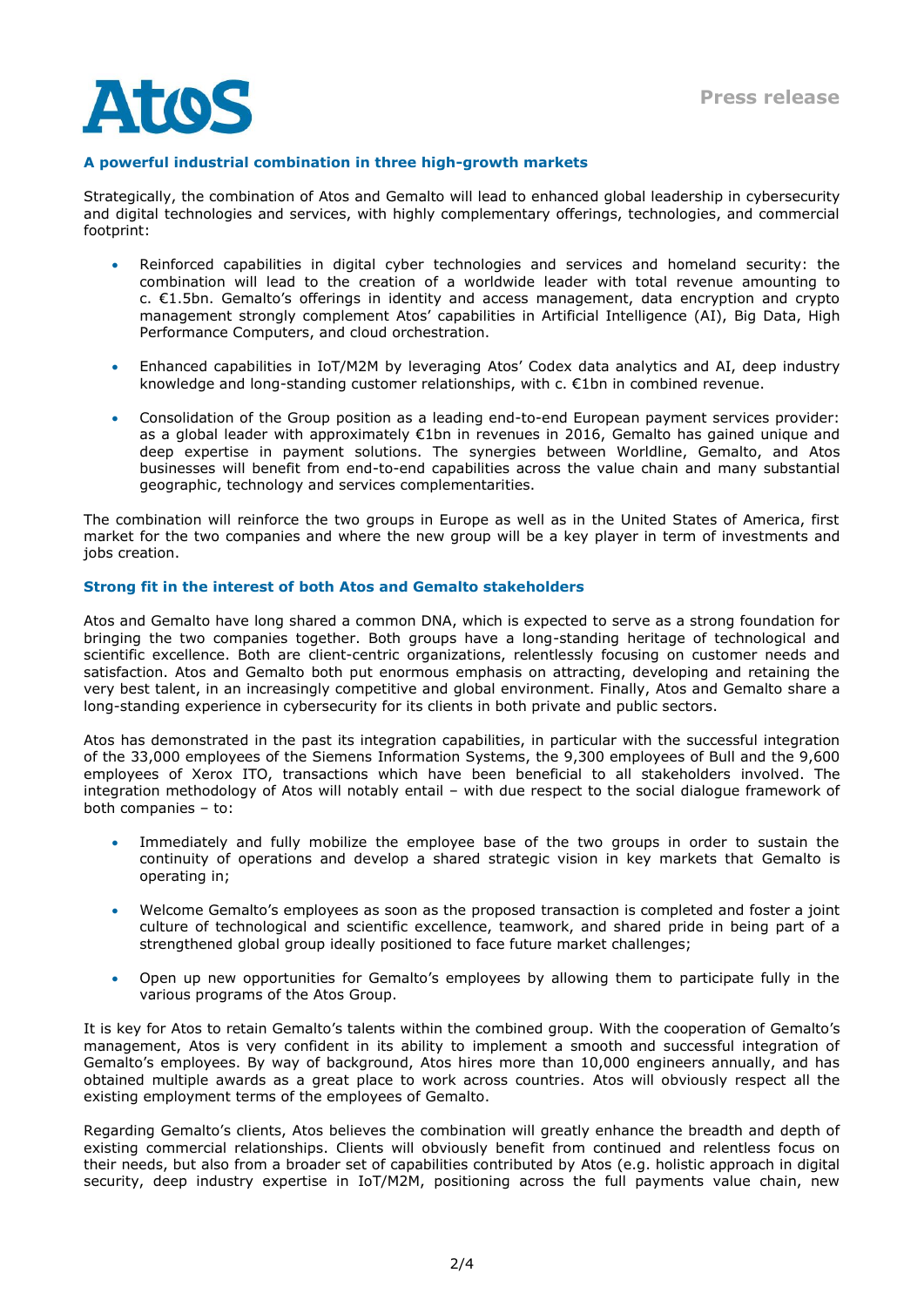technology expertise in AI, Big Data, High Performance Computing, cloud orchestration) but also from the increased scale and stability of the combined group.

# **Significant value for Gemalto's shareholders**

Atos believes this proposal presents an opportunity for Gemalto's shareholders to realize extraordinary value for their shares in Gemalto. It provides them with a premium valuation and the opportunity to receive substantial and immediate cash consideration. The proposed offer price represents a premium of c. 42% to Gemalto's last unaffected closing price as of December 8, 2017, and c. 42% and c. 34% premium to Gemalto's 1-month and 3-month volume weighted average trading prices, respectively.

## **Strong financial capability**

Atos has strong financial capabilities and intends to finance the all-cash offer using existing cash resources and fully committed external debt. For this purpose, Atos has secured financing for the transaction with two major international banks which have agreed to underwrite the full amount of the offer. The financing package including the credit agreement is all agreed in final form and actionable. Moreover, the leverage contemplated after completion of the proposed transaction will preserve financial firepower for the combined group to expand further and participate in future steps of industry consolidation.

#### **Commitments to R&D effort and Gemalto's brand**

Preservation of Gemalto's strong R&D capabilities and skills is also key to Atos, consistent with its culture of technological and scientific excellence. By joining forces, the two groups will benefit from increased scale and relevance and create a formidable innovation powerhouse, notably by capitalizing on the adjacencies between digital security, payments, machine learning and quantum computing.

Atos will also expect the combined group to capitalize on Gemalto's recognized brand, viewed as a strong asset.

#### **Management**

Atos appreciates the achievements of Gemalto's management team, in particular in transitioning its business model. Atos expects key executives to remain involved and help drive the combined group's strong ambition, in the same way Atos successfully included Siemens', Bull's and Xerox ITO's key people in its development.

\* \* \*

Atos, in conjunction with its financial and legal advisors, has devoted significant time and resources to analyzing a potential combination with Gemalto and is confident in its ability to execute and complete the proposed transaction and to swiftly obtain all necessary regulatory approvals, in particular for anti-trust regulation which has already been deeply assessed.

Atos has submitted a friendly proposal to Gemalto to combine their respective businesses by way of an allcash public offer for all issued and outstanding ordinary shares of Gemalto. The proposed offer will be subject to pre-offer and offer conditions customary for transactions of this nature, including but not limited to a minimum acceptance level and required regulatory clearances. Atos will determine and confirm the conditions to the offer in accordance with applicable laws in the Netherlands and in France.

Atos will file its offer with the Dutch Authority for the Financial Markets (*Autoriteit Financiële Markten, AFM*) and wishes to move swiftly with the negotiation of a merger agreement, with a view to come to a recommended transaction. Atos expects such merger agreement to be customary for transactions of this nature, including in particular with respect to non-financial covenants relating to employees, integration and strategy.

No agreement has been reached and there can be no assurances that any transaction will result from this proposal. Any offer will be made only by means of an offer memorandum, approved by the AFM. Atos will make further announcements if and when appropriate.